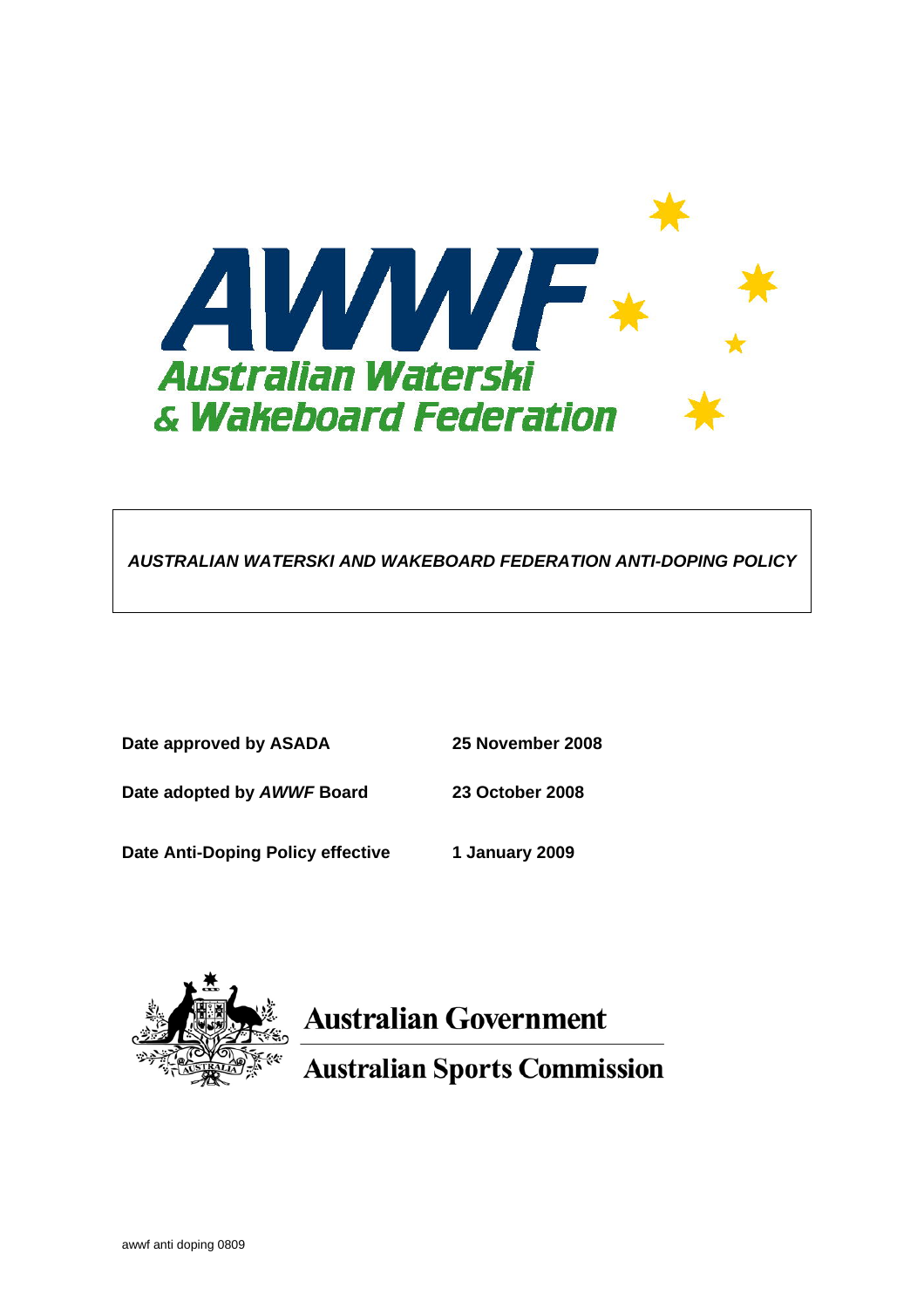## **TABLE OF CONTENTS**

| 1                |                                                          |
|------------------|----------------------------------------------------------|
| $\boldsymbol{2}$ |                                                          |
| $\mathbf{3}$     |                                                          |
| 4                |                                                          |
| 5                |                                                          |
| 6                |                                                          |
| 7                |                                                          |
| 8                |                                                          |
| 9                |                                                          |
| 10               |                                                          |
| 11               |                                                          |
|                  |                                                          |
|                  |                                                          |
|                  |                                                          |
| 15               |                                                          |
| 16               |                                                          |
|                  |                                                          |
|                  |                                                          |
|                  |                                                          |
|                  | 20 MANAGEMENT OF ALLEGED ANTI-DOPING RULE VIOLATIONS NOT |
|                  |                                                          |
|                  |                                                          |
|                  |                                                          |
|                  |                                                          |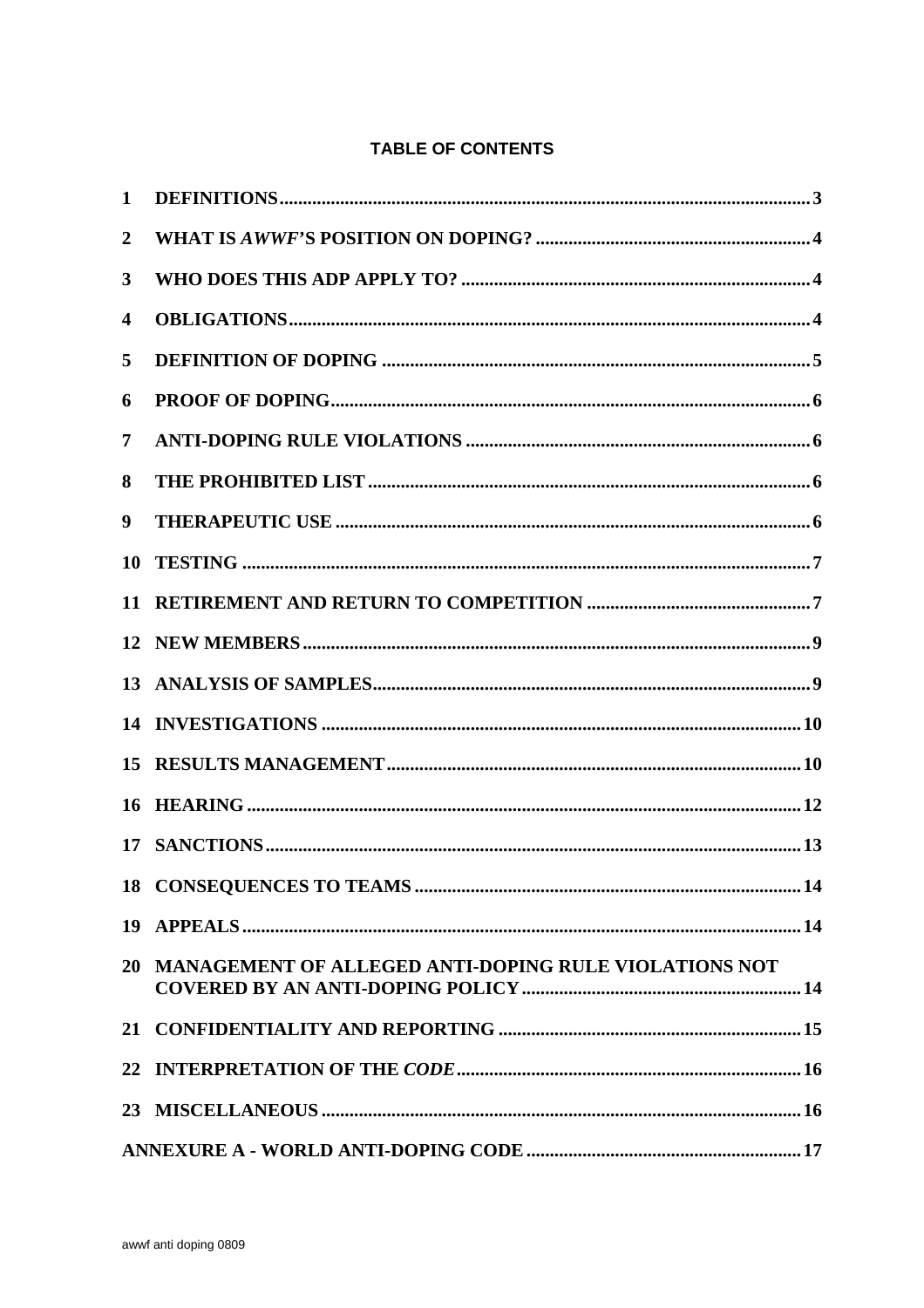## **Background**

- 1. Under a referral dated 16 March 2006 Australian Waterski and Wakeboard Federation (*AWWF)* referred the following anti-doping functions, powers and responsibilities ("anti-doping functions") to the Australian Sports Anti-Doping Authority (*ASADA*):
	- investigating possible anti-doping rule violations within the sport of Waterskiing and Wakeboarding;
	- issuing infraction notices or other matters under the determined results management process;
	- convening hearings before the *Court of Arbitration for Sport (CAS)*. There is no other hearing body for anti-doping matters in Waterskiing and Wakeboarding;
	- presenting allegations of anti-doping rule violations and all relevant, incidental matters in hearings before *CAS*; and
	- notifying the results of investigations and hearings and all relevant, incidental matters to relevant bodies including *AWWF* and the *IWSF*. Any notification will be subject to the *Australian Sports Anti-Doping Authority Act 2006* (ASADA Act) and privacy legislation.
- 2. *AWWF* and *ASADA* acknowledge and agree that under the ASADA Act, *ASADA* has the function of supporting and encouraging the development and implementation of comprehensive programs and education initiatives about sports drug and safety matters. *AWWF* will assist *ASADA* with such matters and will provide education and information regarding anti-doping rules and matters to persons within the sport of Waterskiing and Wakeboarding within the framework established by *ASADA*.
- 3. *ASADA* will perform and conduct the anti-doping functions in accordance with this referral and the ASADA Act. *ASADA* will use its best endeavours to ensure the *IWSF* anti-doping rules are recognised.
- 4. *AWWF* refers the above anti-doping functions to *ASADA* on the basis that:
	- *ASADA* will as soon as practicable, subject to the ASADA Act and privacy legislation, provide to *AWWF* (and if necessary *IWSF*) copies of relevant documents including but not only test results, infraction notices and hearing documents;
	- *AWWF* retains the right to appear in anti-doping hearings before *CAS* as an interested party. *AWWF* will determine whether it wishes to exercise this right upon notification of a hearing by *ASADA*. If *AWWF* wishes to appear at any anti-doping hearing before *CAS* it will pay its own costs of such appearance;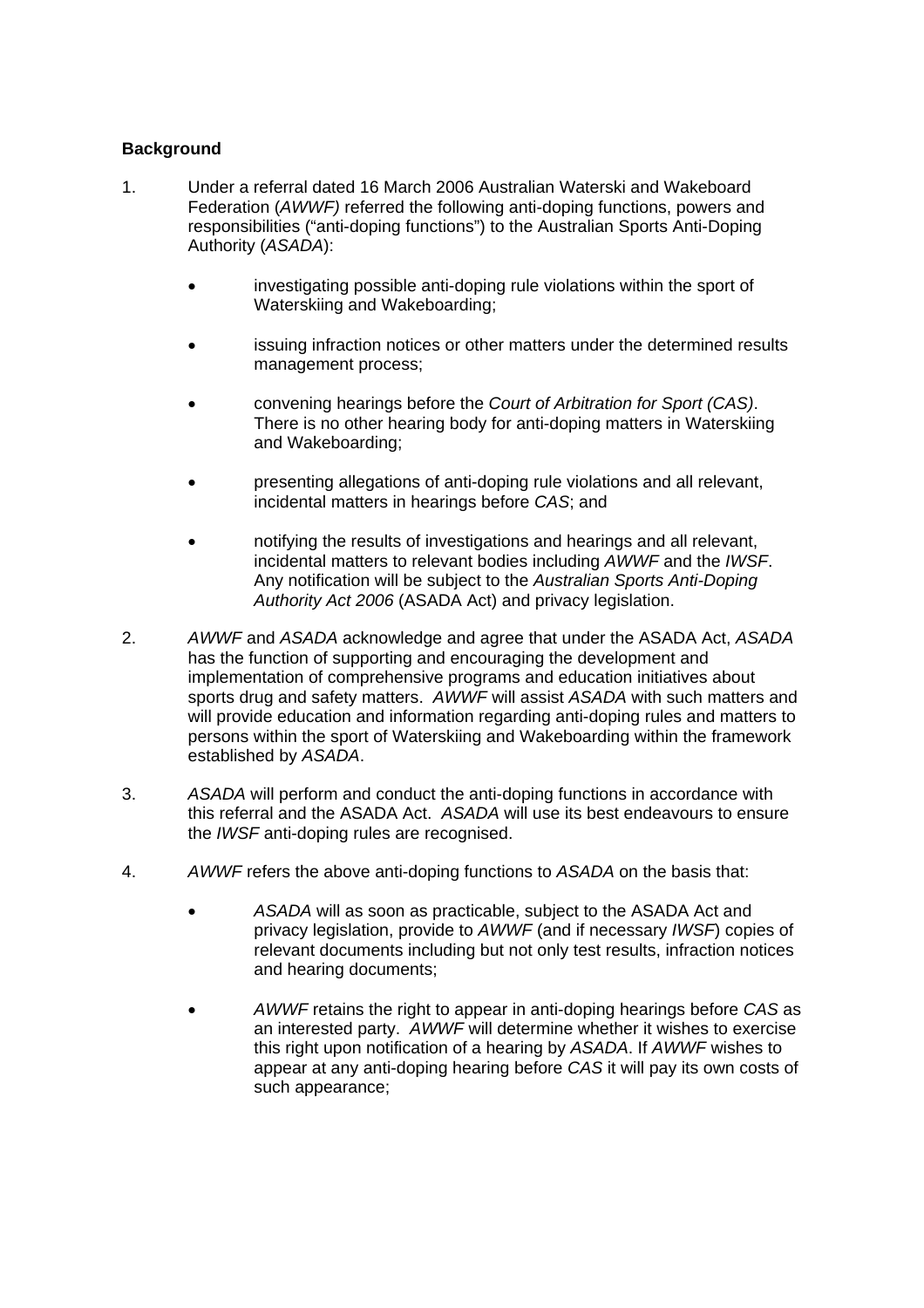- all costs of any investigation and hearing (including but not only *CAS* application costs and any legal costs associated with any investigation and/or hearing) undertaken by *ASADA* will be paid by *ASADA*;
- *AWWF* will immediately advise *ASADA* of any alleged anti-doping rule violation in Waterskiing and Wakeboarding and will provide assistance to *ASADA* in any investigation that *ASADA* might reasonably request; and
- *ASADA* will, subject to the ASADA Act and privacy legislation, provide such reports to *AWWF* on *ASADA's* conduct of the above anti-doping functions as may be agreed between *ASADA* and *AWWF*.
- 5. *AWWF* will recognise and enforce any sanction determined by *CAS* in respect of an anti-doping rule violation in the sport of Waterskiing and Wakeboarding and in any other sport.
- 6. *AWWF* will use its best endeavours to ensure its *Members*, *Athletes* and *Athlete Support Personnel* are aware of this referral of the anti-doping functions to *ASADA* and assist and co-operate with *ASADA* in the conduct of the anti-doping functions. *AWWF* otherwise recognises *ASADA's* powers and functions under the *ASADA* Act.
- 7. *AWWF* has amended its anti-doping policy (ADP) to reflect the roles and responsibilities under the referral. The ADP adopts and reflects the *World Anti-Doping Code (Code)* which is annexed to and forms part of this ADP.
- 8. Where an *Athlete* or *Athlete Support Personnel* is bound by *IWSF*'s Anti-Doping Policy as well as this ADP, that *Person* shall be bound to, and have obligations in respect of, both policies.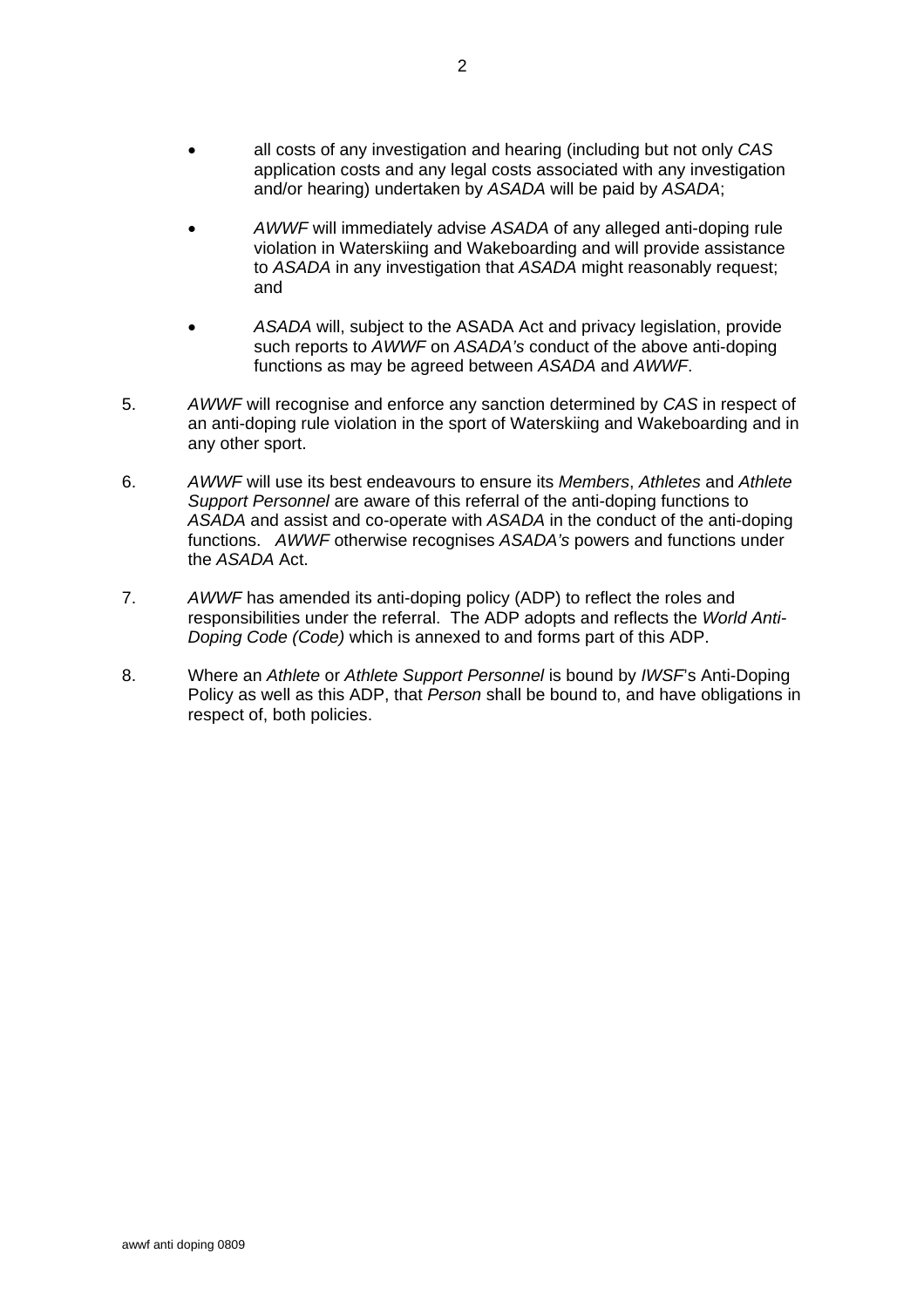#### <span id="page-4-0"></span>**1 DEFINITIONS**

*Athlete* means:

- (a) any *Person* who participates in sport at the international level (as defined by each *International Federation*), the national level (as defined by each *National Anti-Doping Organisation*, including but not limited to those *Persons* in its *Registered Testing Pool*), and any other competitor in sport who is otherwise subject to the jurisdiction of any *Signatory* or other sports organisation accepting the *Code*. All provisions of the *Code*, including, for example, *Testing* and *TUEs*, must be applied to international and national-level competitors. For the purposes of this ADP, '*Athlete'* includes any participant in sporting activity who is a *Member* of *AWWF*, or a *Member* organisation of *AWWF*, and meets the definition of *Athlete* under the *Code* and/or the *NAD Scheme* as in force from time to time; and
- (b) any *Person* who:
	- (i) is registered with *AWWF* or one of its *Members*; or
	- (ii) participates, or has in the previous eight years participated, in any sporting activity conducted, authorised, recognised or controlled, either directly or indirectly, by *AWWF* or a body affiliated with *AWWF*; or
	- (iii) has otherwise agreed to be bound by this ADP.

*Australian Waterski and Wakeboard Federation* (*AWWF*) means the national entity which is a member of or is recognised by *IWSF* as the entity governing Waterskiing and Wakeboarding in Australia.

*Code* means the World Anti-Doping Code adopted by *WADA* on 17 November 2007 at Madrid; or if the *Code* has been amended, the *Code* as so amended.

*International Federation* (*IF*) means an international federation recognised by the International Olympic Committee or the General Assembly of International Sports Federations as the entity responsible for governing that sport internationally.

*International Water Ski Federation* (*IWSF*) is the international federation recognised by the International Olympic Committee or the General Assembly of International Sports Federations as the entity responsible for governing Waterskiing and Wakeboarding internationally.

*Member* means a *Person* who, or a body which, is a member of *AWWF*; a *Person* who, or a body which, is affiliated with *AWWF*; or a *Person* who is a member of a body which is a member of or affiliated with *AWWF.* 

*National Anti-Doping (NAD) Scheme* means the *NAD Scheme* as defined under the *ASADA Act 2006* as amended from time to time.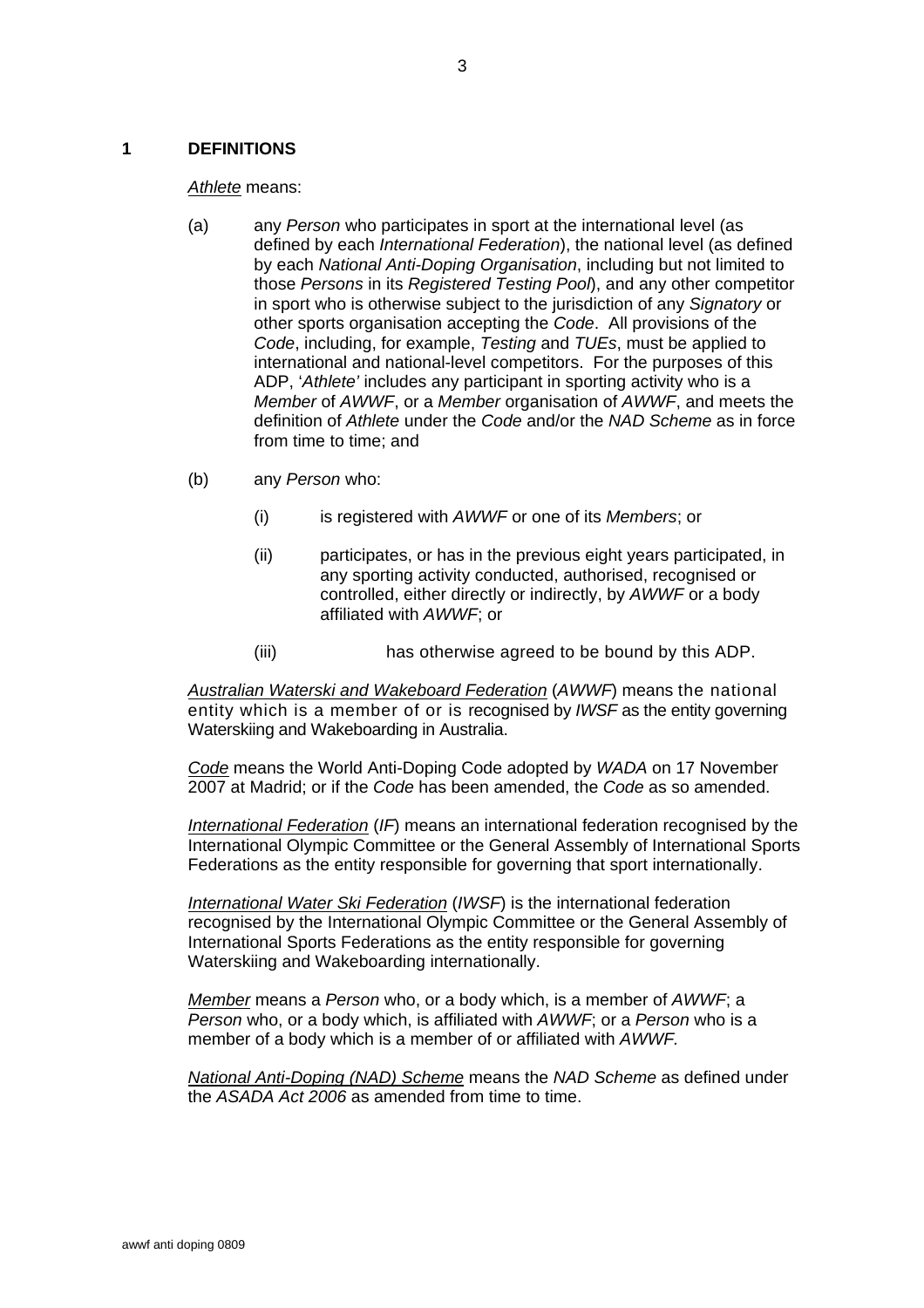<span id="page-5-0"></span>*Prohibited List* means the List identifying the *Prohibited Substances* and *Prohibited Methods* which is published and revised by *WADA* as described in Article 4.1 of the *Code* as updated from time to time.

*Specified Substance* has the meaning assigned to it in Article 4.2.2 of the *Code*.

*Sporting Administration Body* has the same meaning as in the *ASADA Act 2006.* 

#### **2 WHAT IS** *AWWF***'S POSITION ON DOPING?**

*AWWF* condemns doping as fundamentally contrary to the spirit of sport. The purpose of this ADP is to protect *Athletes'* fundamental right to participate in doping-free sport and to ensure harmonised, coordinated and effective antidoping programs at the international and national level with regard to detection, deterrence and prevention of doping.

#### **3 WHO DOES THIS ADP APPLY TO?**

This ADP applies to *Athletes* and *Athlete Support Personnel* as defined under the *Code*. It also applies to *Members*, employees and contractors of *AWWF* and any other *Person* who has agreed to be bound by it.

## **4 OBLIGATIONS**

The persons identified in **Article 3** are bound by this ADP as a condition of their membership, participation and/or involvement in Waterskiing and Wakeboarding. *Athletes* and/or *Athlete Support Personnel* must comply with this ADP and the anti-doping rules as prescribed in the NAD scheme under the ASADA Act. In particular:

- 4.1 *Athletes* must:
	- 4.1.1 know and comply with all anti-doping policies and rules applicable to them. These include, but may not be limited to this ADP, the *IWSF* antidoping rules and the *NAD Scheme*;
	- 4.1.2 be aware of whether they are in *IWSF*'s and/or *ASADA's Registered Testing Pools* and comply with the requirements of any such membership;
	- 4.1.3 read and understand the *Prohibited List* as it relates to them;
	- 4.1.4 be available for *Sample* collection and provide accurate and up-to-date whereabouts information for this purpose when identified for inclusion in a *Registered Testing Pool*;
	- 4.1.5 take full responsibility, in the context of anti-doping, for what they ingest, *Use* and *Possess*;
	- 4.1.6 inform medical personnel of their obligations not to *Use* or *Possess Prohibited Substances* and *Prohibited Method*s and to take responsibility to make sure that any medical treatment received does not violate anti-doping policies and rules applicable to them;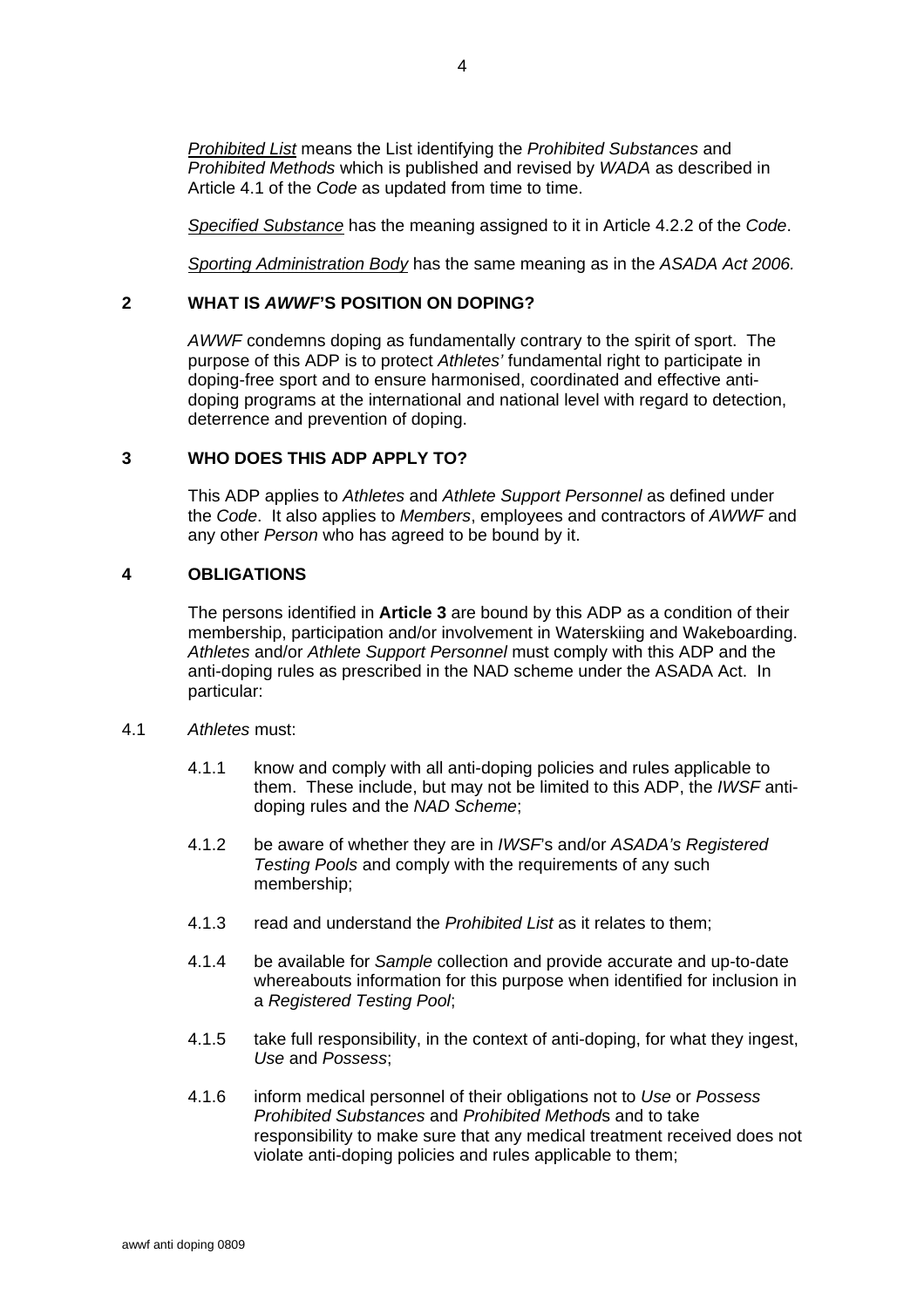- <span id="page-6-0"></span>4.1.7 immediately refer information about possible anti-doping rule violations to *ASADA*;
- 4.1.8 assist, cooperate and liaise with *ASADA* and other *Anti-Doping Organisations* in relation to the conduct of any investigation or hearing into an alleged anti-doping rule violation;
- 4.1.9 act in a discreet and confidential manner in discharging their obligations under this ADP;
- 4.1.10 be available for *Sample* collection and provide accurate and up-to-date whereabouts information on a regular basis, even if not a regular *Member* of *AWWF*, if required by the conditions of eligibility established by any applicable *Anti-Doping Organisation*;
- 4.1.11 attend anti-doping education as directed by *AWWF* and/or as appropriate. Failure to attend an anti doping education session shall be no excuse for an alleged anti-doping rule violation, nor shall it mitigate culpability of the *Athlete* in determining sanction; and
- 4.1.12 accept that ignorance of this ADP, the *Code* or the *Prohibited List* is not an excuse from an alleged anti-doping rule violation, and shall not mitigate culpability in sanction.
- 4.2 *Athlete Support Personnel* must:
	- 4.2.1 know and comply with all anti-doping policies and rules applicable to them or the *Athletes* whom they support. These include, but may not be limited to this ADP; the *IWSF* anti-doping rules and the *NAD Scheme*;
	- 4.2.2 support and assist *Anti-Doping Organisations*, including *ASADA* to conduct *Doping Control*;
	- 4.2.3 use their influence on *Athletes'* values and behaviour to foster antidoping attitudes;
	- 4.2.4 immediately refer information about possible anti-doping rule violations to *ASADA*;
	- 4.2.5 assist, cooperate and liaise with *ASADA* and other *Anti-Doping Organisations* in relation to the conduct of any investigation or hearing into an alleged anti-doping rule violation; and
	- 4.2.6 act in a discreet and confidential manner in discharging their obligations under this ADP.

### **5 DEFINITION OF DOPING**

*Doping* is defined as the occurrence of one or more of the anti-doping rule violations set out in Article 2 of the *Code[1](#page-6-1)* .

 $\overline{a}$ 

<span id="page-6-1"></span><sup>&</sup>lt;sup>1</sup> The full text of the Code can be found at *(www.wada-ama.org)*.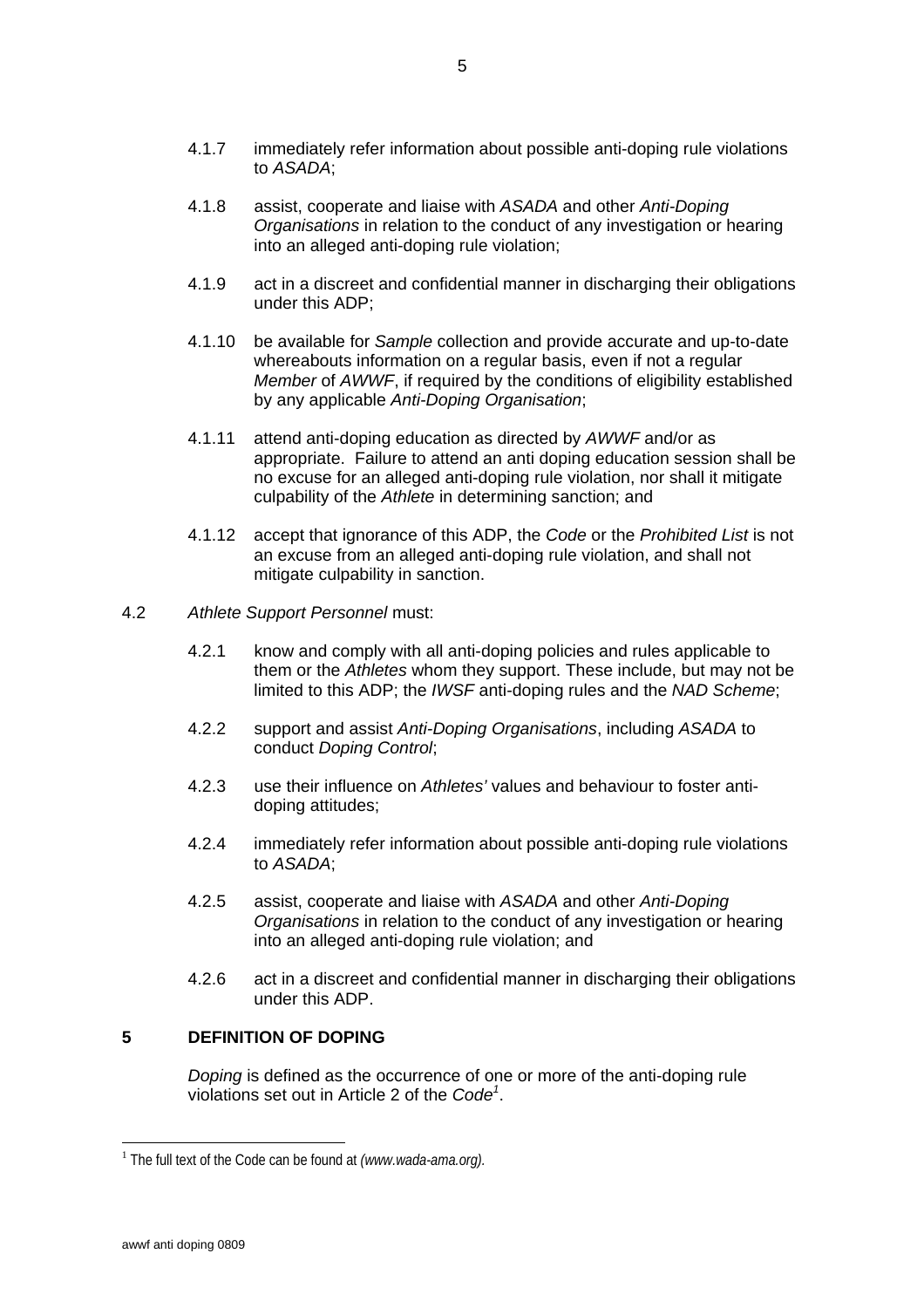#### <span id="page-7-0"></span>**6 PROOF OF DOPING**

Article 3 of the *Code* applies.

## **7 ANTI-DOPING RULE VIOLATIONS**

7.1 Article 2 of the *Code* applies.

## **8 THE PROHIBITED LIST**

8.1 This ADP incorporates the *Prohibited List* and otherwise applies Article 4 of the *Code.* 

## **9 THERAPEUTIC USE**

- 9.1 *Athlete*s with a documented medical condition requiring the *Use* of a *Prohibited Substance* or a *Prohibited Method* must first obtain a *Therapeutic Use Exemption* (*TUE*) in accordance with the *Code*, the *International Standard for TUEs* and this  $ADP<sup>2</sup>$  $ADP<sup>2</sup>$  $ADP<sup>2</sup>$
- 9.2 *International-Level Athletes* or any other *Athlete* who is entered in an *International Event* with documented medical conditions requiring the *Use* of a *Prohibited Substance* or a *Prohibited Method* must request a *TUE* from *IWSF* (regardless of whether the *Athlete* previously has received a *TUE* from *ASDMAC* or another *TUE* Committee). *Athletes* who have been identified as included in *IWSF's Registered Testing Pool* may only obtain *TUEs* in accordance with the rules of *IWSF*. [3](#page-7-2)
- 9.3 *Athletes* who are not in *IWSF*'s *Registered Testing Pool* but are in *ASADA's Registered Testing Pool* or *Domestic Testing Pool* with documented medical conditions requiring the *Use* of a *Prohibited Substance* or a *Prohibited Method* must request a *TUE* from *ASDMAC.*
- 9.4 *Athletes* who are not in *IWSF*'s or *ASADA*'s *Registered Testing Pool, Domestic Testing Pool* or have not otherwise been notified by *ASADA*, in accordance with the *NAD Scheme*, that they require *TUE*s prior to *Use* of a *Prohibited Substance* or a *Prohibited Method*, may submit applications to *ASDMAC* for approval of a *TUE* in accordance with the procedures of *ASDMAC*.
- 9.5 *Athletes* should submit applications for *TUEs* no less than 21 days before they require the approval (eg prior to a *National Event*), except for retroactive *TUE*s under **Article 9.6**.
- 9.6 An application for a *TUE* will not be considered for retroactive approval except in cases where:

 $\overline{a}$ 

<span id="page-7-1"></span><sup>2</sup>*International-Level Athletes* or *Athletes* entering an *International Event* should seek guidance on the process for seeking a TUE from the WADA website at http://www.wada-ama.org or *IWSF*'s website at http://www.iwsf.com/. National level *Athletes* should seek guidance from the ASDMAC website at [http://www,asdmac.org.au.](http://www,asdmac.org.au/)

<span id="page-7-2"></span><sup>3</sup> Unless provided otherwise by the rules of *IWSF* or an agreement with an *IWSF*, *ASDMAC* does not have the authority under the *Code* to grant *TUE*s to *International-Level Athletes* or for *International Events*.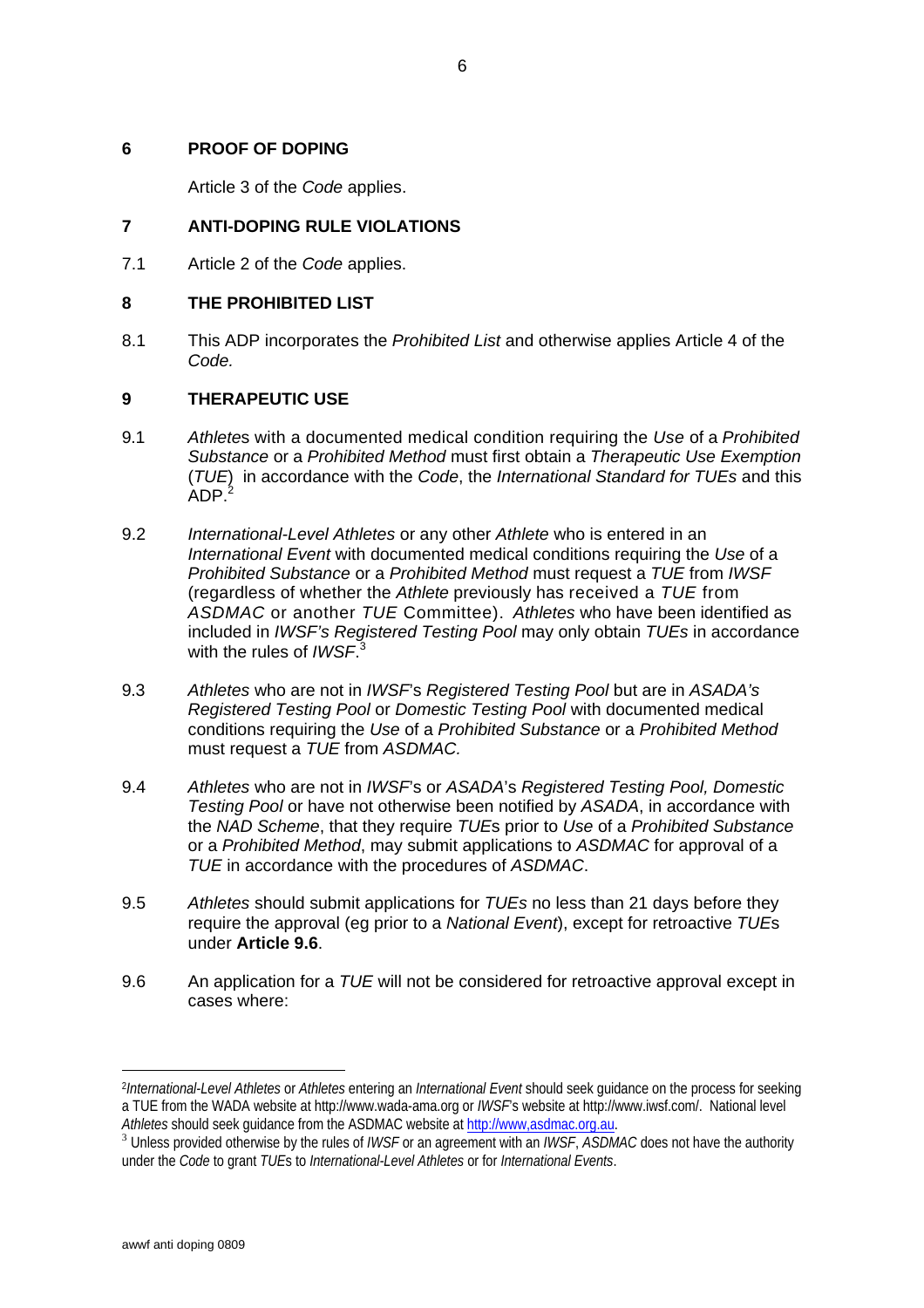- <span id="page-8-0"></span>(a) emergency treatment or treatment of an acute medical condition was necessary; or
- (b) due to exceptional circumstances, there was insufficient time or opportunity for an *Athlete* to submit, or a *TUE* committee to consider, an application prior to *Doping Control*; or
- (c) *ASDMAC* procedures, in accordance with the *Code* and the *International Standard* for *TUEs*, provide for retroactive approval.
- 9.7 An *Athlete* may not apply to more than one body for a *TUE* at the same time. Applications must be in accordance with the *International Standard* for *TUE*s and the procedures of *IWSF* or *ASDMAC* as appropriate.
- 9.8 The granting of a *TUE* by *ASDMAC* for an *Athlete* in *ASADA's Registered Testing Pool* shall be promptly reported to *WADA*.
- 9.9 *WADA,* on its own initiative, may review at any time the granting of a *TUE* to any *International Level Athlete* in *IWSF*'s *Registered Testing Pool* or national-level *Athlete* who is included in *ASADA's Registered Testing Pool.* Further, upon the request of any such *Athlete* who has been denied a *TUE*, *WADA* may review such denial. If *WADA* determines that such granting or denial of a *TUE* did not comply with the *International Standard* for *TUEs, WADA* may reverse the decision.
- 9.10 An *Athlete* who is denied a *TUE* by *ASDMAC* must seek review by *WADA* of the decision before any appeal may be commenced under Article 13.4 of the *Code*. If, contrary to the requirements of the *Code*, *IWSF* does not have a process in place where *Athletes* may request *TUEs*, an *International-Level Athlete* may request *WADA* to review the application as if it had been denied.

## **10 TESTING**

- 10.1 All *Athletes* subject to *Doping Control* agree to submit to *In-Competition Testing* and *Out-of-Competition Testing* (at any time or place, with or without advance notice) by an *Anti-Doping Organisation*. *ASADA* may test any *Athlete*, any time, anywhere.
- 10.2 All *Testing* shall be conducted in conformity with the *International Standard* for *Testing* in force at the time of *Testing*.
- 10.3 *Athlete*s must comply with their obligations under the ASADA Act (including but not only the *NAD Scheme)*, the *IWSF* anti-doping rules, this ADP and under the *Code* and any *International Standards* in respect to providing accurate whereabouts information to *ASADA* and/or *IWSF*. Whereabouts information may be released in accordance with the *NAD Scheme*.

## **11 RETIREMENT AND RETURN TO COMPETITION**

#### **International-Level Athletes**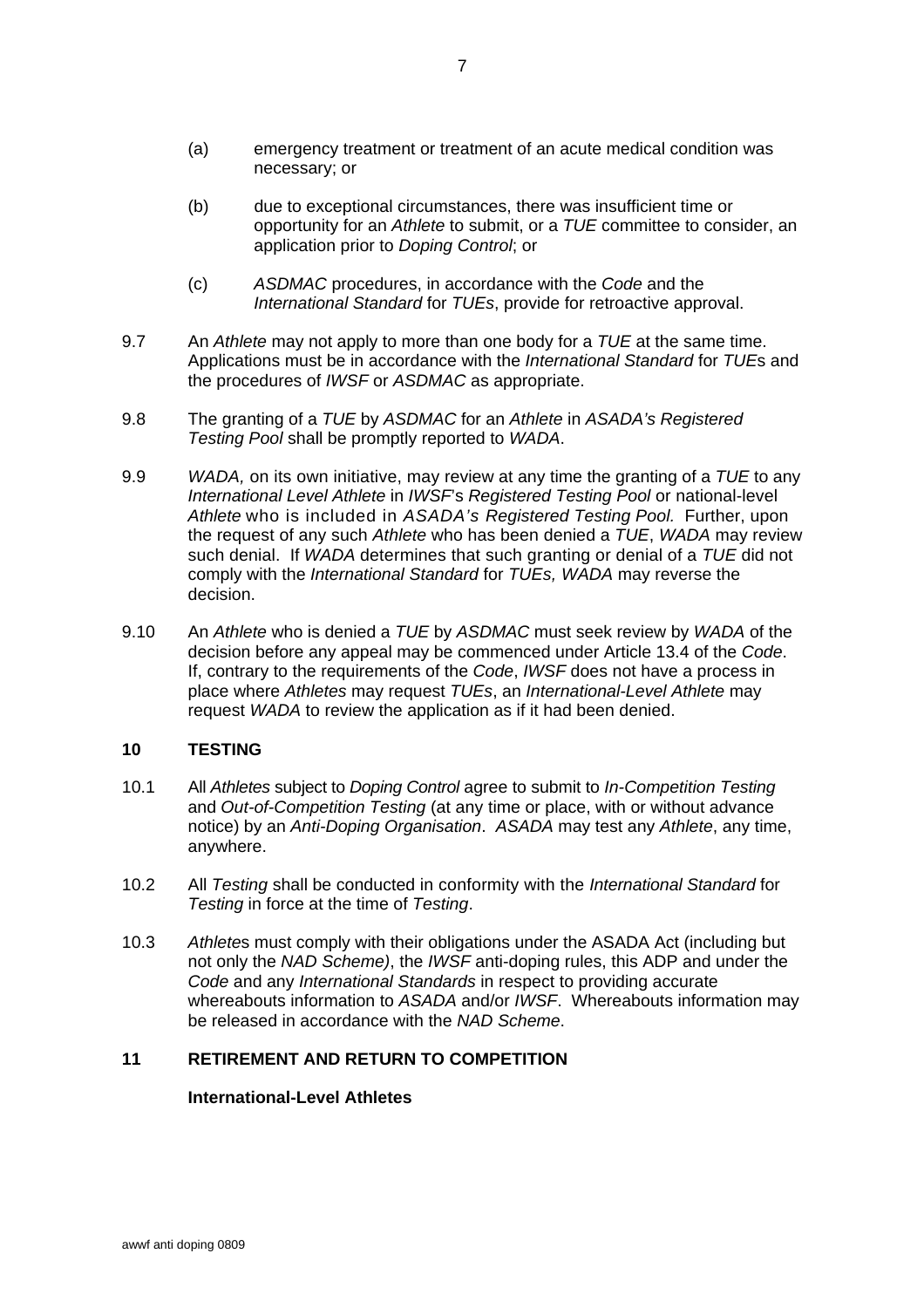- 11.1 An *Athlete* who has been identified by *IWSF* for inclusion in its *Registered Testing Pool* shall be subject to *IWSF*'s retirement and return to *Competition* requirements, to the exclusion of **Article 11.3**.
- 11.2 A*thletes wi*shing to retire should contact *AWWF* to determine if they are in *IWSF*'s *Registered Testing Pool* and therefore are required to follow *IWSF*'s procedures. *AWWF* shall immediately notify *ASADA* of the retirement or reinstatement of any *Athlete* in *IWSF*'s *Registered Testing Pool* and provide copies of the correspondence from *IWSF* confirming this retirement/reinstatement.

#### **National-Level Athletes**

- 11.3 *Athletes* in *ASADA's Registered Testing Pool* or *Domestic Testing Pool* shall be subject to the following requirements:
	- (a) An *Athlete* who wants to retire from *Competition* must do so by notifying *ASADA* by fully completing and forwarding to *ASADA* the *ASADA* "RETIREMENT NOTIFICATION FORM" (retirement notification)<sup>[4](#page-9-0)</sup>. Retirement notifications that are not fully completed will not be accepted and will be returned to the *Athlete*. An *Athlete's* retirement date will be the date *ASADA* receives the fully completed retirement notification.
	- (b) Upon receipt of a notification under **Article 11.3(a)**, *ASADA* will, as soon as reasonably practicable, provide the *Athlete* and *AWWF* with written confirmation of the *Athlete's* retirement.
	- (c) Retirement does not:
		- (i) excuse the *Athlete* from giving a *Sample* requested on or before their retirement date, or a *Sample* required as part of an investigation commenced prior to their retirement date;
		- (ii) excuse the *Athlete* from assisting, cooperating and liaising with *ASADA* and other *Anti-Doping Organisations* in relation to the conduct of any investigation or hearing into an alleged antidoping rule violation;
		- (iii) prevent the analysis of a *Sample* given by the *Athlete* on or before their retirement date;
		- (iv) affect the results of *Testing* under (i) or (iii) above;
		- (v) exempt the *Athlete* from this ADP in relation to an anti-doping rule violation committed on or before their retirement date; or
		- (vi) affect *ASADA*'s power to conduct results management (see **Article 15**).

<span id="page-9-0"></span> 4 In May 2008, the *ASADA* RETIREMENT NOTIFICATION FORM was accessible on the internet through the website of the *Australian Sports Anti-Doping Authority* ([www.asada.gov.au](http://www.asada.gov.au/)).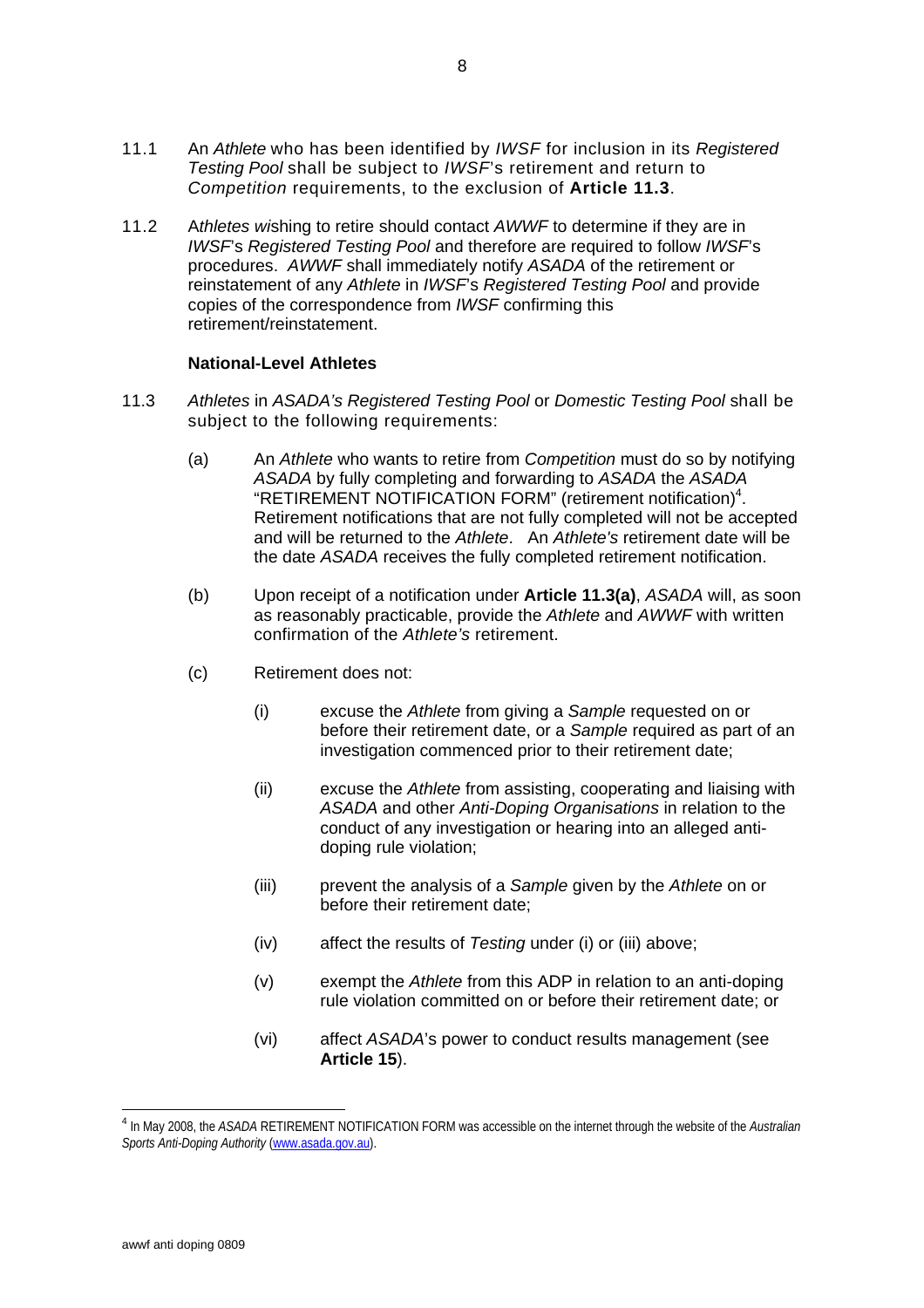- <span id="page-10-0"></span>11.4 An *Athlete* who has retired in accordance with **Article 11.3(a)**, and who wishes to return to *Competition*, can only do so by notifying *ASADA* by fully completing and forwarding, the *ASADA* "REQUEST FOR REINSTATEMENT FORM" (reinstatement request)<sup>5</sup>[.](#page-10-1) Reinstatement requests that are not fully completed will not be accepted and will be returned to the *Athlete*. The *Athlete's* reinstatement request date will be the date *ASADA* receives the fully completed reinstatement request. Reinstatement will be at the discretion of *AWWF* in consultation with *ASADA*.
- 11.5 Upon receipt of notification under **Article 11.4**, *ASADA* will, as soon as reasonably practicable:
	- (a) provide the *Athlete* with written confirmation of the outcome of the *Athlete's* reinstatement request; and
	- (b) if the reinstatement request is approved, provide *AWWF* with written confirmation of the *Athlete's* reinstatement.
- 11.6 If reinstatement is granted then this ADP will apply to the *Athlete* from the date of their reinstatement request. An *Athlete* who is reinstated under **Article 11.4** may not compete in *Competitions* and *Events* conducted by or under the auspices of *AWWF* or *IWSF* for a period of 6 months from the date of the reinstatement request.
- 11.7 An *Athlete* must be available for unannounced *Out-of-Competition Testing* in accordance with this ADP from the date of their reinstatement request. Being available for *Out-of-Competition Testing* means that an *Athlete* has provided current and accurate and up-to-date whereabouts information as required under the reinstatement request and **Article 10.3** and has complied with any request by an *Anti-Doping Organisation* to provide a *Sample*.
- 11.8 A decision regarding reinstatement of an *Athlete* may be appealed to *CAS* by *AWWF*, the *Athlete* or *ASADA*.

#### **12 NEW MEMBERS**

Any new *Member* of *AWWF* who is an *Athlete* subject to *Doping Control* in accordance with the *NAD Scheme* (including any *Athlete* in *ASADA's Registered Testing Pool*) must also be available for unannounced *Out-of-Competition Testing* in accordance with this ADP for a period of 6 months from the date of their membership request prior to competing in national or international *Competitions* and *Events.*

#### **13 ANALYSIS OF SAMPLES**

*Sample*s collected under this ADP must be analysed by *WADA*-accredited laboratories or as otherwise approved by *WADA*. Laboratories shall analyse *Sample*s and report results in accordance with the relevant *International Standards*.

 $\overline{a}$ 

<span id="page-10-1"></span><sup>5</sup> In May 2008, the *ASADA* REQUEST FOR REINSTATEMENT FORM was accessible on the internet through the website of the *Australian Sports Anti-Doping Authority* (www.asada.gov.au).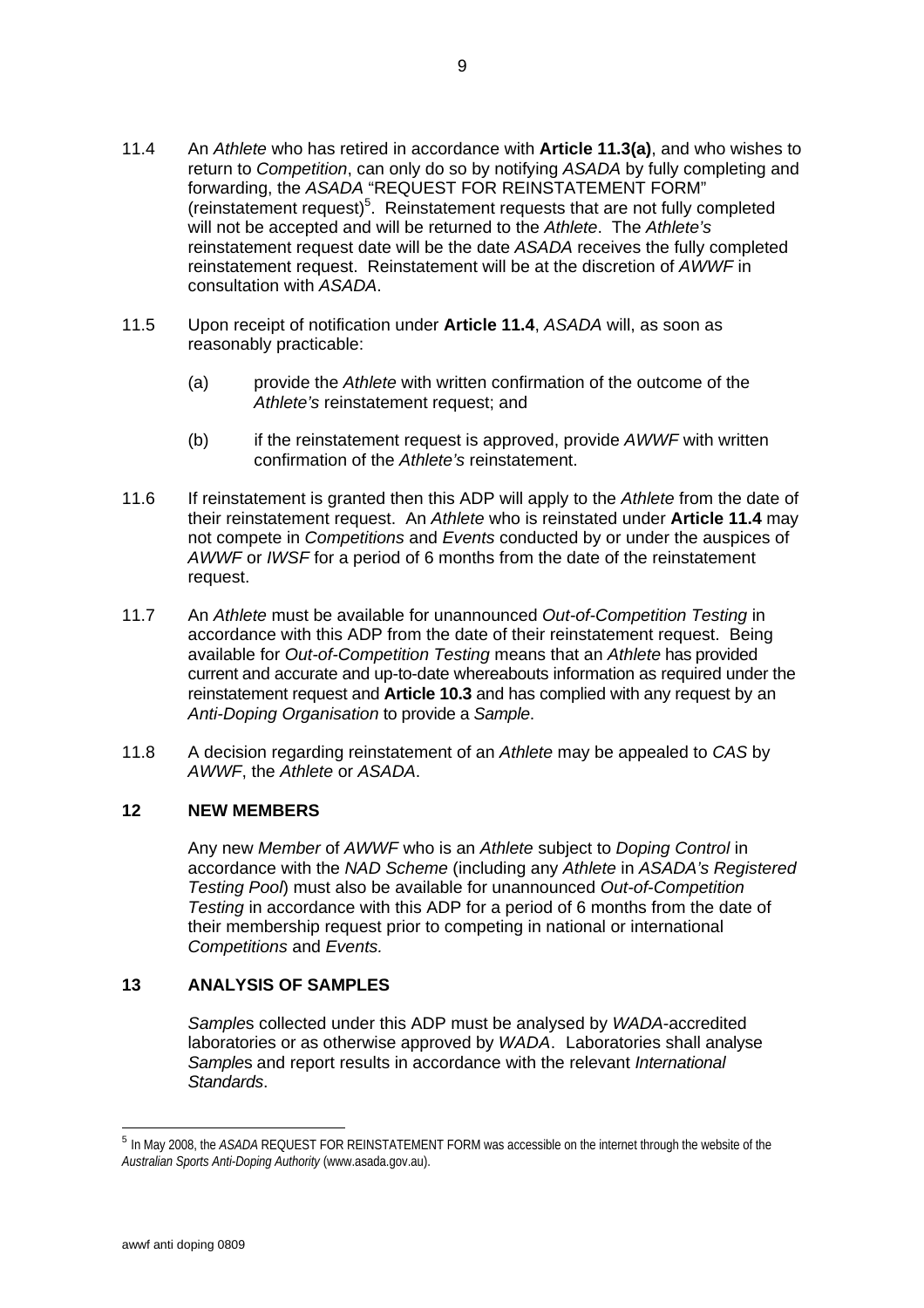#### <span id="page-11-0"></span>**14 INVESTIGATIONS**

- 14.1 *ASADA* may conduct an investigation to determine whether an anti-doping rule violation may have occurred under this ADP. *ASADA* will conduct investigations in accordance with the *Code*, the ASADA Act and the *NAD Scheme* as published from time to time. *AWWF* may, with the prior agreement of *ASADA*, conduct its own investigation to determine whether an anti-doping rule violation may have occurred under this ADP, provided that *AWWF* does so in coordination with any investigation being undertaken by *ASADA.*
- 14.2 All persons bound by this ADP and *AWWF* must assist, co-operate and liaise with *ASADA* in relation to any investigation into an alleged anti-doping rule violation.

#### **15 RESULTS MANAGEMENT**

- 15.1 Results shall be managed in accordance with Article 7 of the *Code*, the ASADA Act 2006 and the *NAD Scheme*.
- 15.2 *ASADA* will conduct any follow up investigation in accordance with the *Code*, the ASADA Act 2006 and the *NAD Scheme.*
- 15.3 *ASADA* shall be responsible for notification of an alleged anti-doping rule violation and all matters incidental thereto in accordance with the ASADA Act 2006 and the *NAD Scheme*.
- 15.4 *ASADA* will issue an infraction notice. *ASADA* will advise *AWWF* and any other relevant parties that *ASADA* is issuing an infraction notice prior to issuing the infraction notice.
- 15.5 The infraction notice shall:
	- (a) notify the *Person* of the anti-doping rule/s which appear/s to have been violated and the basis for the violation;
	- (b) enclose a copy of this ADP and the *Code* or the web site addresses where these documents may be found;
	- (c) state that *ASADA* will refer the matter to a hearing within 14 days (or other period determined by *ASADA* in accordance with the *Code*, the NAD Scheme and the ASADA Act), unless the *Person* gives a written waiver under **Article 15.7**; and
	- (d) state that if the *Person* does not respond within 14 days (or other period in accordance with the *Code*, the NAD Scheme and the ASADA Act) a hearing can be held in absentia or sanction can be applied in accordance with **Article 17**.
- 15.6 Any relevant party will only disclose or use information about a *Person* who is alleged to have, or has committed an anti-doping rule violation as permitted under the *ASADA* Act 2006 and the *NAD Scheme*.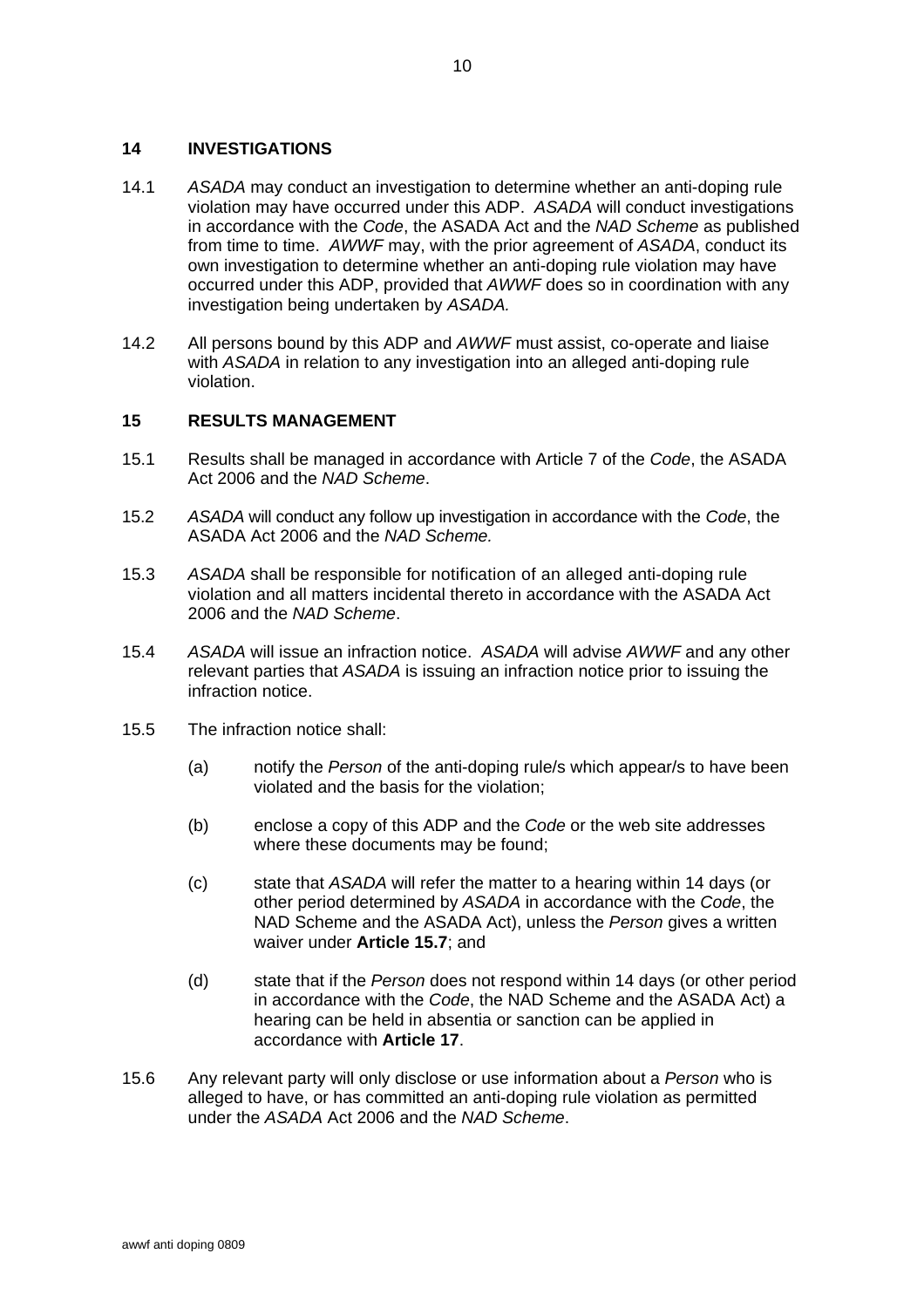- 15.7 *ASADA* will refer the matter to hearing in accordance with **Article 16**. ASADA may decide not to refer the matter to hearing if the *Person* in writing:
	- (a) acknowledges they have admitted the anti-doping rule violation; and
	- (b) waives the right to a hearing in relation to:
		- (i) whether they have committed an anti-doping rule violation; and
		- (ii) what sanction will apply.
- 15.8 If the *Person* does not respond within 14 days (or other period determined by *ASADA* in accordance with the *Code*, the NAD Scheme and the ASADA Act) a hearing can be held in absentia or sanction can be applied in accordance with **Article 17.**
- 15.9 If an *Athlete* or other *Person* retires while a results management process is underway, *ASADA* retains jurisdiction to complete its results management process. If an *Athlete* or other *Person* retires before any results management process has begun, so long as *ASADA* would have had results management jurisdiction over the *Athlete* or other *Person* at the time the *Athlete* or other *Person* committed an anti-doping rule violation, *ASADA* will have jurisdiction to conduct results management.
- 15.10 *AWWF* must, after consultation with ASADA, impose a *Provisional Suspension* on any *Person* whose *A Sample* is the subject of an *Adverse Analytical Finding* of a *Prohibited Substance* other than a *Specified Substance.*
- 15.11 *AWWF* may, after consultation with ASADA, impose a *Provisional Suspension* on any *Person* whose *A Sample* is the subject of an *Adverse Analytical Finding* of a Specified Substance or who is issued with an infraction notice or who is subject to an investigation.
- 15.12 *AWWF* may, after consultation with ASADA, impose the following *Provisional Suspension*. *AWWF* may suspend:
	- (a) financial or other assistance to the *Person*;
	- (b) the *Person* from *Competition* in *Event*s and *Competition*s conducted by or under the auspices of *AWWF*; and
	- (c) the *Person's* licence or participation permit (if relevant).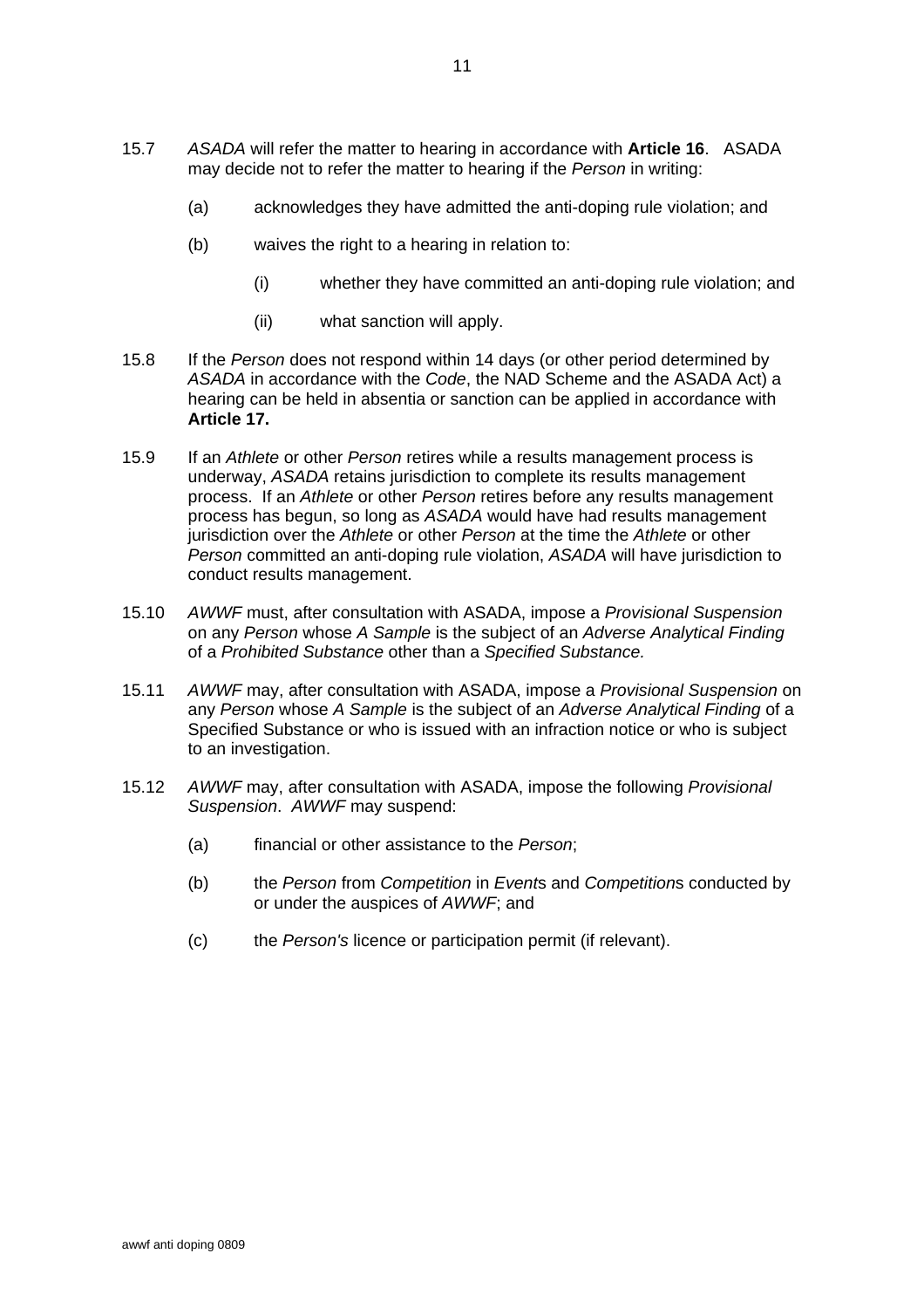- <span id="page-13-0"></span>15.13 *AWWF* may, after consultation with ASADA, apply the *Provisional Suspension*:
	- (a) from the date of the infraction notice;
	- (b) following the 14 day submission period; or
	- (c) as deemed appropriate by *AWWF* or *IWSF*;

until the determination of the hearing or a determination by *ASADA* not to refer the matter to hearing.

- 15.14 If a *Provisional Suspension* is imposed, the hearing under **Article 16** shall be advanced to a date that avoids substantial prejudice to the *Athlete.*
- 15.15 *ASADA* will convene any *Provisional Hearing* and will present the case at any *Provisional Hearing* unless otherwise agreed.
- 15.16 As a general rule, the *Provisional Suspension* of a *Person* will not be publicly disclosed. A *Provisional Suspension* may however be publicly disclosed so long as such disclosure will not be unfairly prejudicial to the interests of the *Person*. *ASADA* must be consulted prior to any such disclosure.

#### **16 HEARING**

- 16.1 Article 8 of the *Code* applies.
- 16.2 *ASADA* will wait 14 days (or other period determined by *ASADA* in accordance with the *Code*, the NAD Scheme and the ASADA Act or a period less than 14 days as agreed between *ASADA* and the *Person*) after sending an Infraction Notice above and then will convene *CAS* to conduct the hearing. *ASADA* will prosecute the alleged anti-doping rule violation.
- 16.3 *CAS* will determine:
	- (a) if the *Person* has committed a violation of this ADP;
	- (b) if so, what sanction will apply;
	- (c) how long the sanction will apply; and
	- (d) any other issues properly brought before it for determination.
- 16.4 *CAS* will give to the *Athlete*, *ASADA* and *AWWF* a written statement of:
	- (a) the findings of the hearing and brief reasons for the findings:
	- (b) what sanction (if any) will apply;
	- (c) for how long the sanction (if any) will apply; and
	- (d) any other issues determined by it.
- 16.5 Sanctions will be applied under **Article 17**.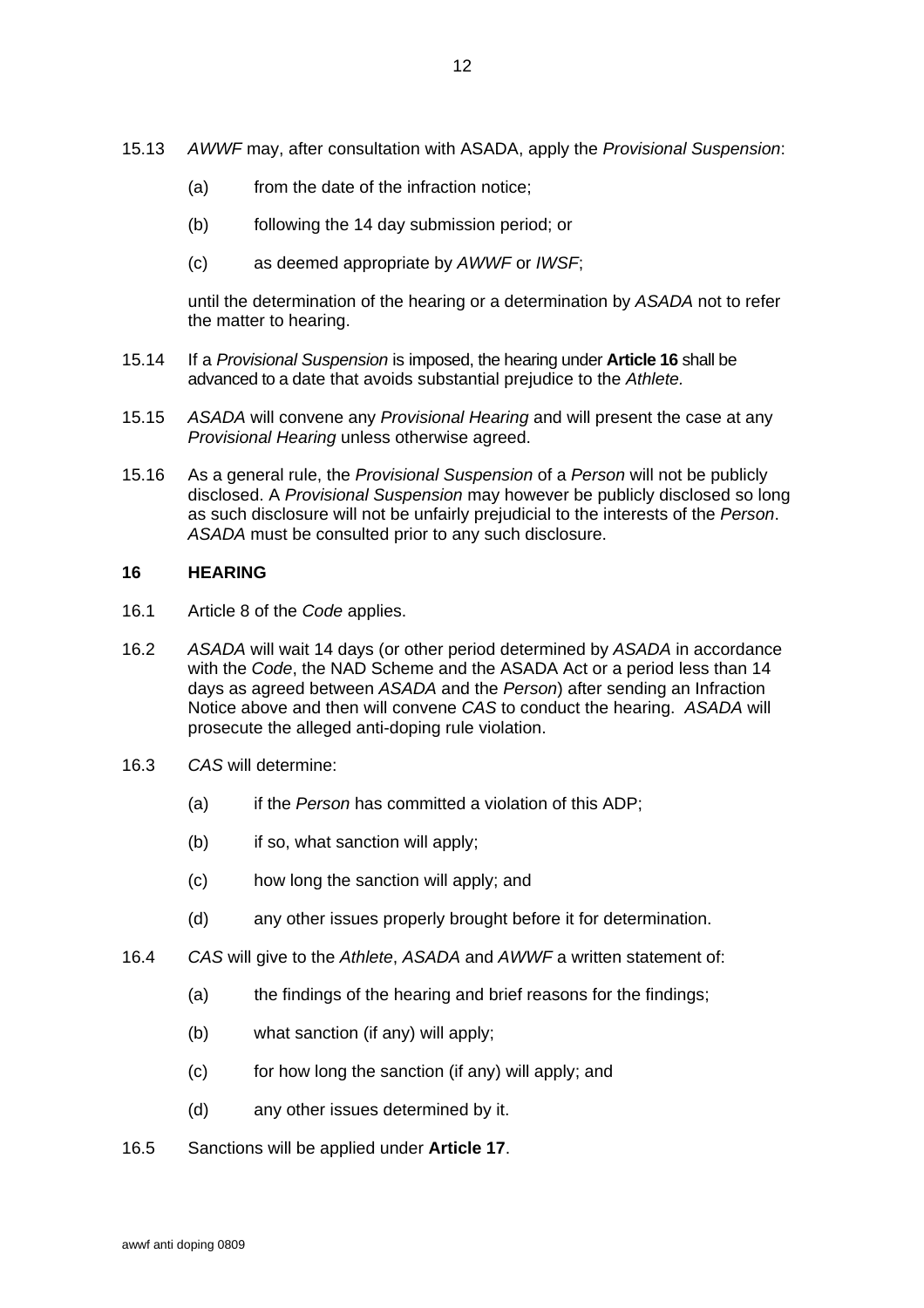- <span id="page-14-0"></span>16.6 *ASADA* will report the outcome of all anti-doping rule violations in accordance with the *Code*, the *ASADA* Act 2006 and the *NAD Scheme*.
- 16.7 Hearings under this Article shall be completed expeditiously as reasonably practicable.
- 16.8 Australian Sports Commission *(ASC)*, *AWWF*, *IWSF* and *WADA* and any other relevant body (for example, Australian Olympic Committee, Australian Paralympic Committee or Australian Commonwealth Games Association) shall have the right to attend hearings as an observer or affected party.
- 16.9 Decisions by *CAS* under this Article may be appealed as provided in **Article 19**.
- 16.10 Decisions by *CAS* under this Article shall not be subject to further administrative review at the national level except as required by applicable national law.
- 16.11 If, during a hearing, a party to the hearing process implicates a third party to an anti-doping rule violation, *ASADA* may use any information that arises as a result of the *CAS* process without having to first seek the permission of the parties. This clause expressly ousts Rule 43 of the *CAS* Code of Sports-related Arbitration.

#### **17 SANCTIONS**

- 17.1 Articles 9 and 10 of the *Code* apply.
- 17.2 *CAS* or another relevant body may require the *Athlete* or other *Person* to repay all funding and grants received by the *Athlete* from that body subsequent to the occurrence of the anti-doping rule violation. However, no financial sanction may be considered a basis for reducing the period of *Ineligibility* or other sanction which would otherwise be applicable under this ADP. Repayment of funding and grants may be made a condition of reinstatement.
- 17.3 *CAS* may also determine, in addition to applying the sanctions under the *Code*, that a *Person* who has committed an anti-doping rule violation, is required to go to counselling for a specified period.
- 17.4 Where *CAS* determines that an employee or contractor of *AWWF* has committed an anti-doping rule violation, *AWWF* will take disciplinary action against the employee or contractor.
- 17.5 Once the period of a *Person's Ineligibility* has expired and the *Person* has fulfilled the conditions for reinstatement, then provided that the *Person* has paid all forfeiture penalties in full and has satisfied in full any award of costs made against the *Person* by *CAS* and any other requirements determined by *CAS*, the *Person* will become automatically re-eligible and no application for reinstatement will be necessary. If, however, further forfeited amounts become due after the *Person's* period of *Ineligibility* has expired then any failure by the *Person* to pay all outstanding amounts on or before their respective due dates shall entitle *AWWF* to deny the *Person's* access to further *Competitions* and *Events* or any other *AWWF* activity until the amounts due are paid in full unless otherwise agreed by both parties.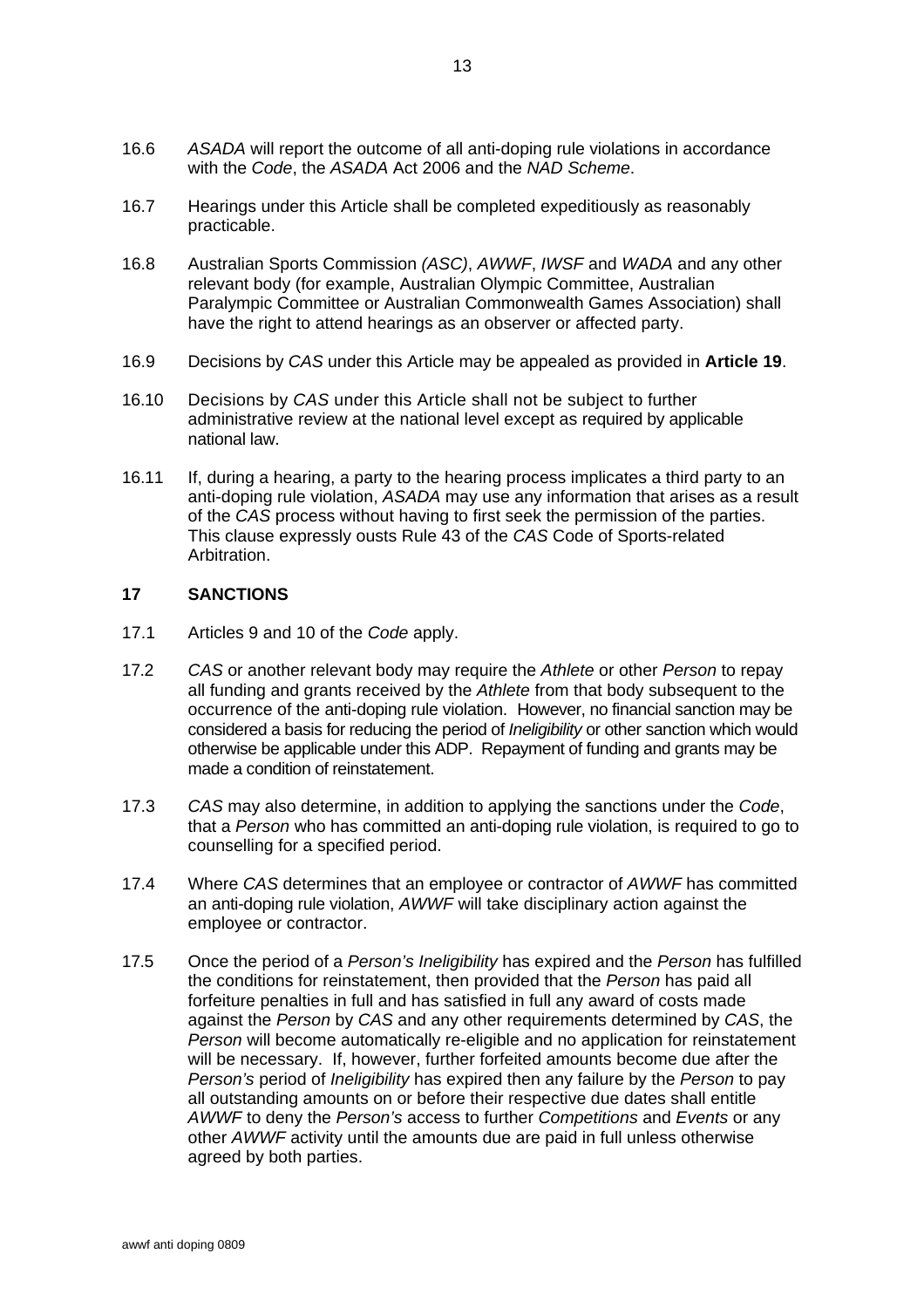## <span id="page-15-0"></span>**18 CONSEQUENCES TO TEAMS**

Article 11 of the *Code* applies.

## **19 APPEALS**

- 19.1 Decisions made under **Article 16** of this ADP may be appealed to the *CAS* Appeals Division in accordance with this ADP, Article 13 of the *Code* and the *CAS* Code of Sports Related Arbitration. Such decisions shall remain in effect while under appeal unless the appellate body orders otherwise. Before an appeal is commenced, any post-decision review authorised in the *NAD Scheme* or **Article 16.9** must be exhausted. The following persons shall have the right to appeal:
	- the *Athlete* or other *Person* who is the subject of the decision being appealed;
	- the other party to the case in which the decision was rendered;
	- *ASADA*;
	- any other affected parties including *AWWF*;
	- *IWSF* and any other *Anti-Doping Organisation* under whose rules a sanction could have been imposed;
	- the International Olympic Committee or International Paralympic Committee, as applicable, where the decision may have an effect in relation to the Olympic Games or Paralympic Games, including decisions affecting eligibility for the Olympic Games or Paralympic Games; and
	- *WADA*.
- 19.2 The outcome of all appeals must be reported to all parties, *ASC, AWWF, IWSF*  and *WADA* within 14 days of the conclusion of the appeal. *ASADA* may inform other *Person*s or organisations as it considers appropriate.
- 19.3 The time to file an appeal to *CAS* shall be within 21 days of the release of the written decision of the initial hearing.

## **20 MANAGEMENT OF ALLEGED ANTI-DOPING RULE VIOLATIONS NOT COVERED BY AN ANTI-DOPING POLICY**

In the case of a *Person* who has committed an anti-doping rule violation or has committed conduct which would have amounted to an anti-doping rule violation if the *Person* was bound by a *Code* compliant anti-doping policy and the *Person* has not been sanctioned by *CAS* or any other hearing body because the *Person* was not bound by a *Code* compliant anti-doping policy, *AWWF* will:

(a) prevent that *Person* from competing in *AWWF Competitions*, *Events* and activities if the *Person* is an *Athlete*;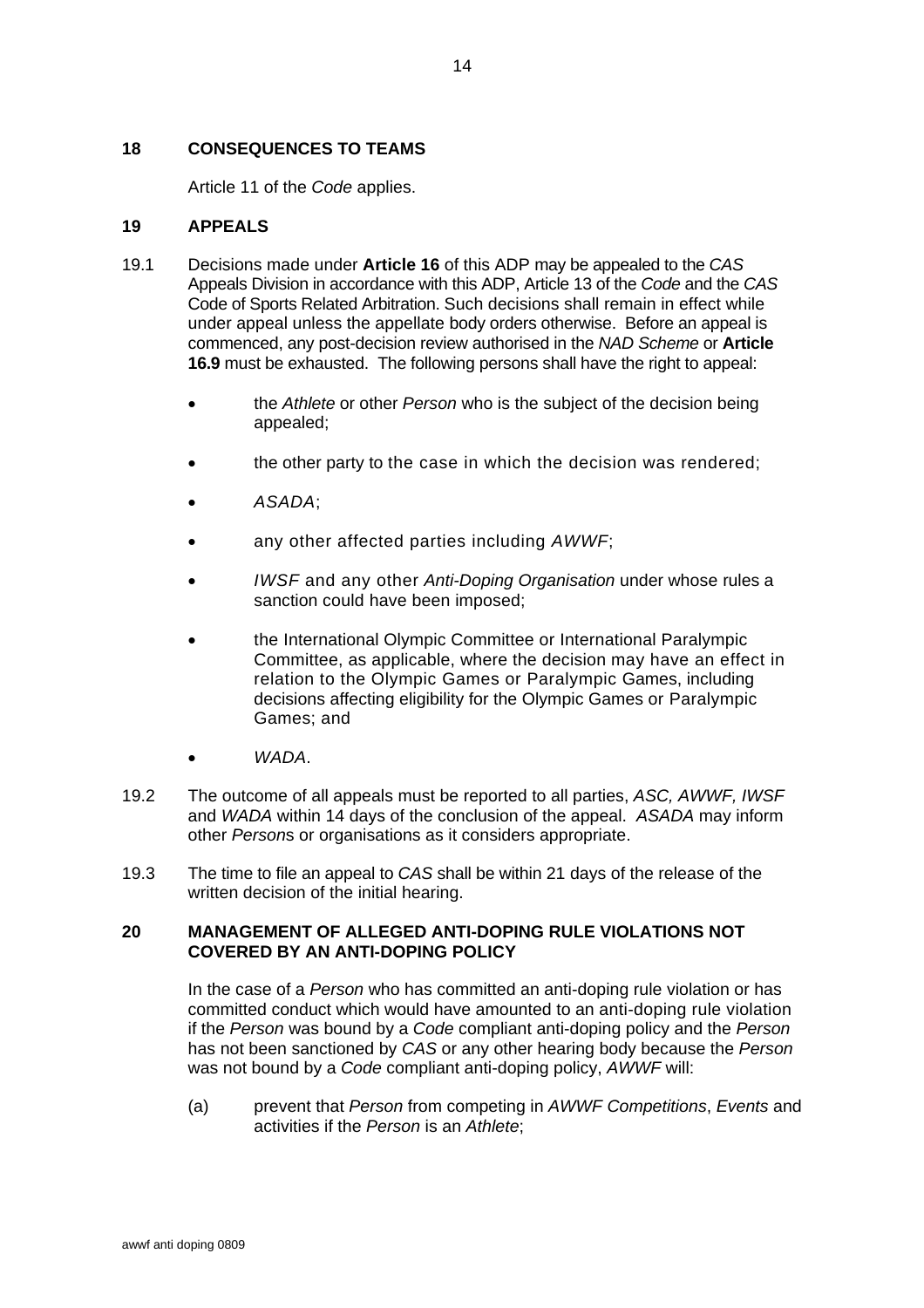- <span id="page-16-0"></span>(b) prevent that *Person* (so far as reasonably possible) from having any involvement in *AWWF Competitions*, *Events* and activities; and
- (c) not employ, engage or register that *Person*;

unless and until that *Person* agrees to be retrospectively bound by this ADP from the occurrence of the anti-doping rule violation.

#### **21 CONFIDENTIALITY AND REPORTING**

- 21.1 The identity of any *Athlete* or other *Person* who is asserted to have committed an anti-doping rule violation may only be *Publicly Disclosed* by *ASADA,* or *AWWF* after consultation with *ASADA*, in accordance with the *Code*, the ASADA Act, the *NAD Scheme* and the terms of the Confidentiality Undertaking signed between *ASADA*  and *AWWF*.
- 21.2 *ASADA* or *AWWF*, or any official of either, will not publicly comment on the specific facts of a pending case (as opposed to general description of process and science) except in response to public comments attributed to the *Athlete*, other *Person* or their representatives.
- 21.3 No later than 20 days after it has been determined in a hearing in accordance with Article 16 that an anti-doping rule violation has occurred and the time to appeal such decision has expired, or such hearing has been waived and the time to appeal the decision has expired, or the assertion of an anti-doping rule violation has not been challenged in a timely fashion, *ASADA* must *Publicly Disclose* at least: the disposition of the anti-doping matter including the sport, the anti-doping rule violated, the name of the *Athlete* or other *Person* committing the violation, the *Prohibited Substance* or *Prohibited Method* involved and the *Consequences* imposed. ASADA must also *Publicly Disclose* within 20 days appeal decisions concerning anti-doping rule violations. *ASADA* will also, within the time period for publication, send all hearing and appeal decisions to *WADA. AWWF* may also elect to make a public statement in relation to the matter, following consultation with *ASADA*.
- 21.4 In any case where it is determined, after a hearing or appeal, that the *Athlete* or other *Person* did not commit an anti-doping rule violation, the decision may be *Publicly Disclosed* only with the consent of the *Athlete* or other *Person* who is the subject of the decision. *ASADA* will use reasonable efforts to obtain such consent, and if consent is obtained, will *Publicly Disclose* the decision in its entirety or in such redacted form as the *Athlete* or other *Person* may approve.
- 21.5 Any decision of an *Anti-Doping Organisation* regarding a violation of this ADP shall be recognised by all *Sporting Administration Bodies*, which shall take all necessary action to render such results effective.
- 21.6 Subject to the right to appeal provided in **Article 19**, the *Testing*, *TUE* and hearing results or other final adjudications of any organisation recognised by *ASADA* or any *Sporting Administration Body* which are consistent with the *Code* and are within the organisation's authority, shall be recognised and respected by *AWWF*. *AWWF* may recognise the same actions of other bodies which have not accepted the *Code* if the rules of those bodies are otherwise consistent with the *Code*, the *NAD Scheme* and/or *ASADA's* position.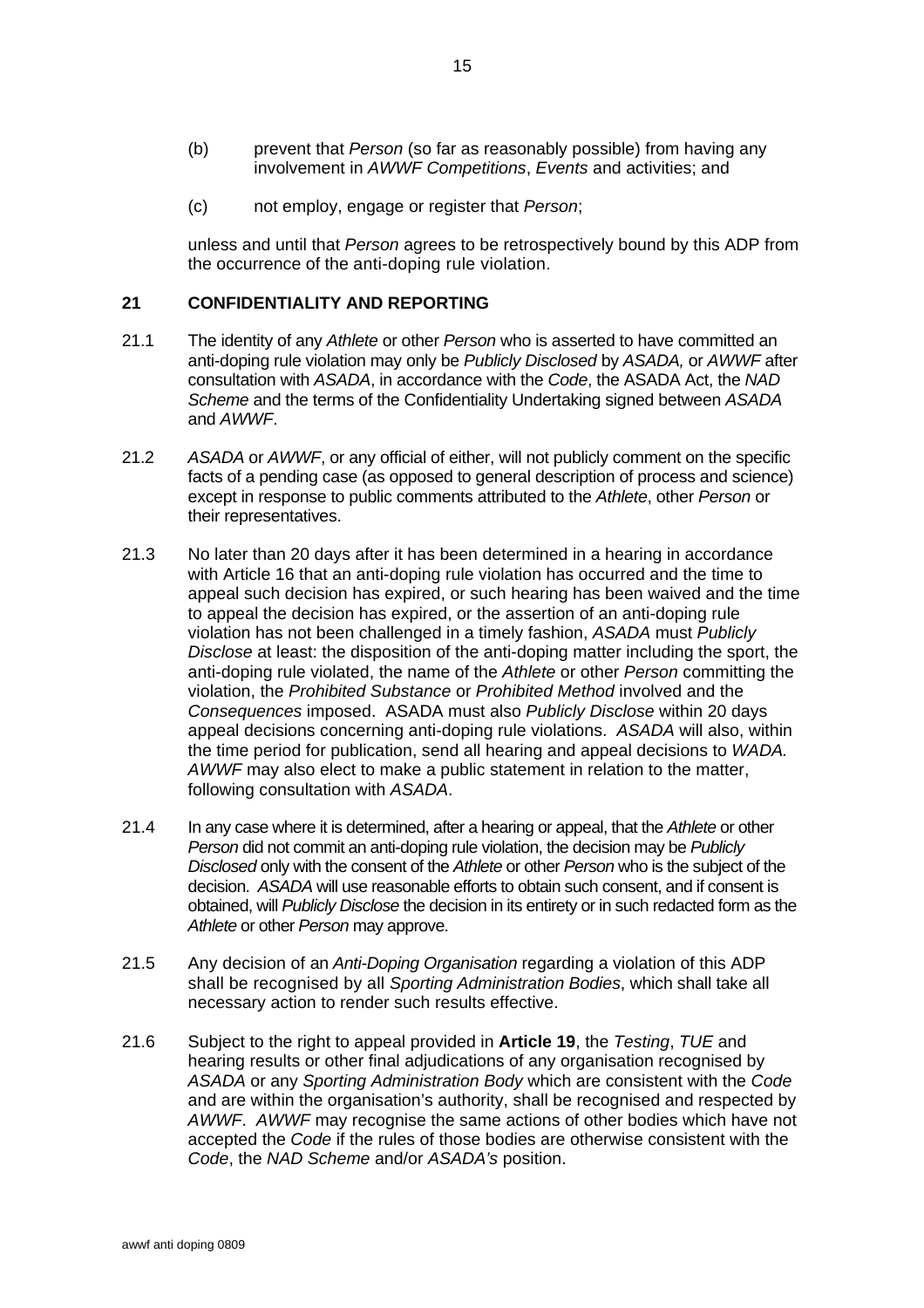## <span id="page-17-0"></span>**22 INTERPRETATION OF THE** *CODE*

22.1 Article 24 of the *Code* applies.

#### **23 MISCELLANEOUS**

- 23.1 Statute of Limitations Article 17 of the *Code* applies.
- 23.2 Doping Control for animals competing in Sport Article 16 of the *Code* applies (if relevant).
- 23.3 Words not defined in this ADP have the meaning ascribed to them in the *Code* unless a contrary meaning appears from the context.
- 23.4 This ADP may be amended by *AWWF* subject to prior consultation with *ASADA* and ongoing compliance with the *Code* and ASADA Act.
- 23.5 Where this ADP adopts and applies an article of the *Code* that article and the terms in it shall be considered and applied in the context of this ADP.